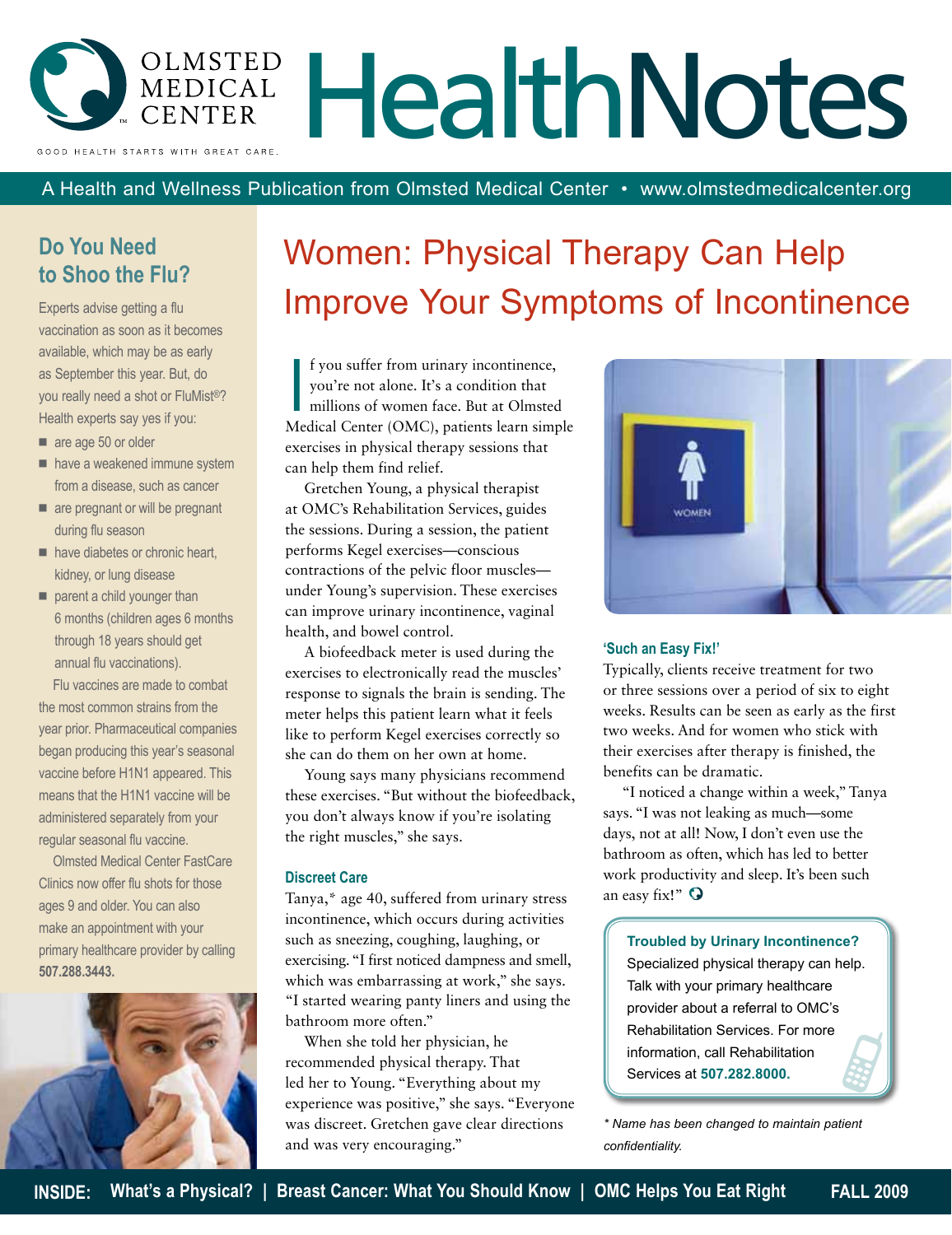# Breast Cancer: What Hispanic Women Need to Know

reast cancer is the most common type of cancer among Hispanic women, yet it's often not diagnosed until it has reached an advanced stage—when it can be harder to treat. That's why it's important for all women to undergo regular breast cancer screenings.

### **Know Your Risk Factors**

In a study reported in the journal *Cancer,* researchers compared Hispanic women with breast cancer and non-Hispanic white women with breast cancer. Even when the women had equal access to healthcare, the study found that Hispanic women were diagnosed at a younger age, at a later stage of disease, and with larger, more serious tumors.

Knowing your risk factors is key. These include:

- $\blacksquare$  being older than age 50
- having a sister or mother who had breast cancer
- being overweight or obese
- drinking alcohol and using tobacco
- $\blacksquare$  not exercising
- starting your period before age 12, or going through menopause after age 55
- $\blacksquare$  not having children, or having children later in life
- $\blacksquare$  not breastfeeding a baby
- having a family history of breast cancer.

#### **Early Detection Is Key**

The best ways to find breast cancer early are to have regular clinical breast exams and to get regular mammograms.

Check your breasts each month for unusual lumps. Ask your healthcare provider to show you how. If you feel something new, see your healthcare provider right away.

The most reliable way to detect breast cancer is with a mammogram, which

can find tumors that are too small to be felt by hand. According to the National Cancer Institute, all women ages 40 and older should get a mammogram every one to two years. Depending on your risk factors, your healthcare provider may recommend more frequent screenings for you.

For more information about breast care at Olmsted Medical Center, consult with your primary healthcare provider.  $\mathbf \Omega$ 



## **What Is a Physical?**

You recently had a "routine physical." But, on the business side of medicine, your appointment actually may have been any combination of these four types of services:

**Evaluation and Management:** Your healthcare provider evaluates or treats your health concern, whether pre-existing or new. *Examples: monitoring and helping manage high blood pressure, high cholesterol, diabetes, chest pain*

**Preventive Services:** You have no specific symptom or condition and receive a service that promotes health. *Examples: Pap test, mammogram, prostate exam, immunization* **Procedure:** You have something physically done to you. *Examples: joint injection, wart removal, biopsy, surgery*

**Counseling:** You receive advice about any of the above services. *Examples: what tests are available, options for anesthesia, discussing treatment options/benefits/risks*

Understanding these types of services can help you know what to expect during each visit and when you receive your billing/ insurance statement. If you have questions, talk with your healthcare provider or contact a patient accounts representative at **507.287.2780.**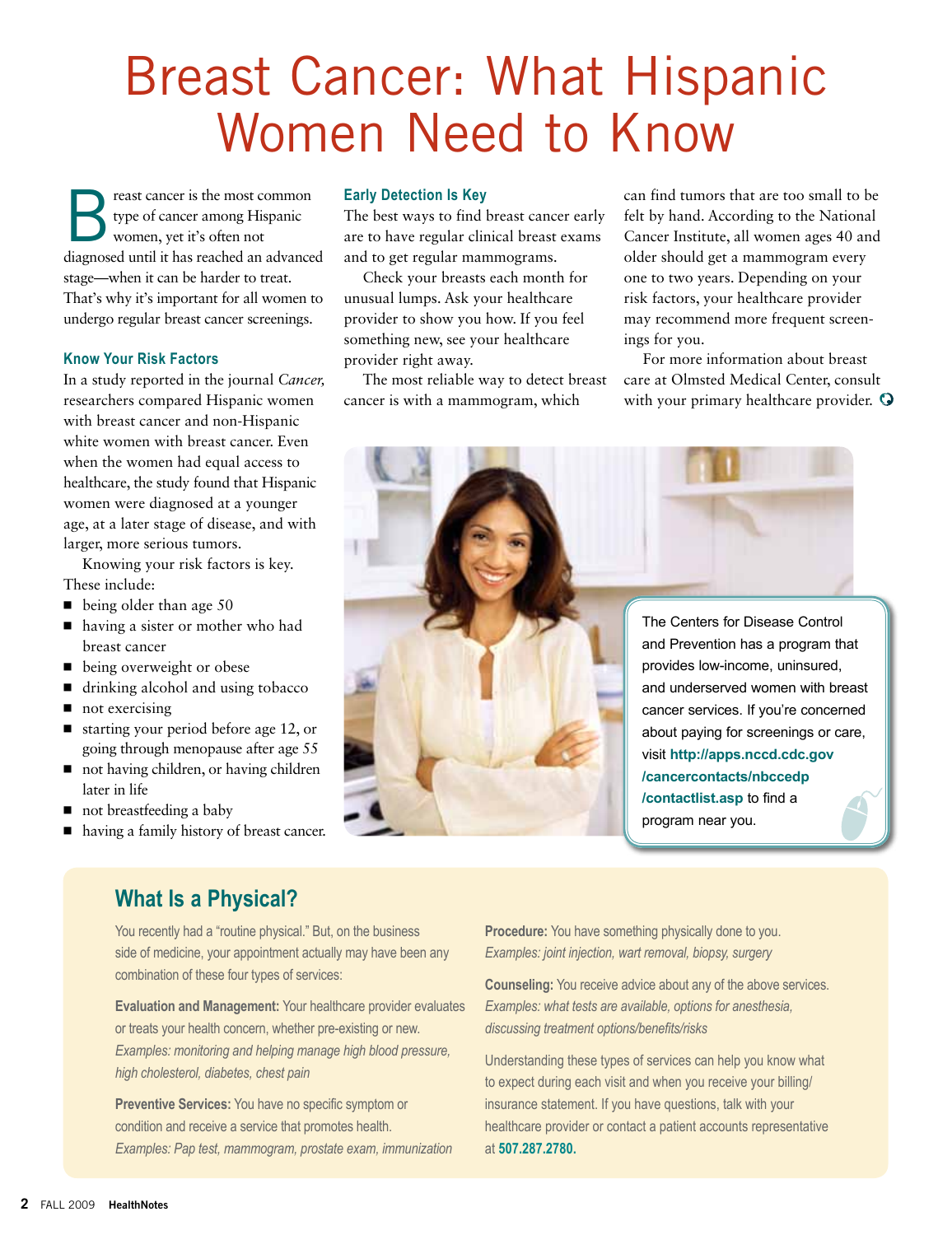# Social Services: Part of OMC's Great Care



ealth problems can cause<br>increased stress, financial<br>concerns, and the need fo increased stress, financial concerns, and the need for community assistance. To help you and your family manage in difficult times, Olmsted Medical Center's social services are available free of charge to patients, staff, and their families visiting any of our 16 locations.

Specific services we offer include the following:

■ Supportive counseling for patients, employees, and their relatives,

including grief counseling, chemical dependency information, and help with life-altering diagnoses

- Psychosocial assessments, including mental status exams and coordination with patient care teams
- Long- and short-term care planning, including home health guidance/ assessments, needs assessments, and hospice options
- ◾ Elder/spousal/child/dependent abuse, including counseling, legal referral, and assistance finding safe housing and support
- Complex financial/benefit counseling, including Minnesota Care, Medicare, and pharmaceutical assistance
- Information on legal changes of status, including power of attorney, immigration, and healthcare directives <sup>O</sup>

Are you an Olmsted Medical Center patient, employee, or relative needing assistance with any of these issues? Social workers Tricia Schilling, LICSW, and Emily Lorenz, LSW, are typically available for consultation from 8:00 AM to 4:30 PM, Monday through Friday. Ask any OMC healthcare provider to help you connect. Or, call **507.529.6806.**

## **Domestic Violence Hurts Everyone**

October is Domestic Violence Awareness Month. Each year in Minnesota, domestic violence forces thousands of men, women, and children to rely on emergency shelters, the legal system, and community advocacy groups to keep them safe. Domestic violence takes several forms: physical, psychological, emotional, sexual, financial, and verbal.

If someone is a victim of domestic violence, he or she may:

- have repeated and/or unusual injuries
- seem depressed
- $\blacksquare$  miss school or work for no apparent reason.

Do you or does someone you love need help? Contact Olmsted Medical Center's Social Service department at **507.529.6806.**

# **Celebrating Life**

On May 20, Olmsted Medical Center's Still Missed Garden welcomed participants to its eighth annual honor planting service. Created in 2001, the garden provides support for families who have experienced loss (including perinatal loss) at Olmsted Medical Center. Many attendees brought plants to add to the garden as living tributes to their loved ones.



**Triston and his father, Kurt, plant a flower at OMC's eighth annual Still Missed Garden service.**

## **Save the Date!**

The Olmsted Medical Center Plastic Surgery department presents the annual **Fall Solutions Event Tuesday, October 20, 6:00 PM Somerby Golf Club, Byron, MN**

Join Olmsted Medical Center plastic surgeon Srdan Babovic, MD, and the OMC Plastic Surgery department at Fall Solutions, a free seminar on protecting and rejuvenating your skin. The event will showcase the latest in noninvasive skin technology. Reserve your seat by

October 9. Call **507.529.6740**  for more details!